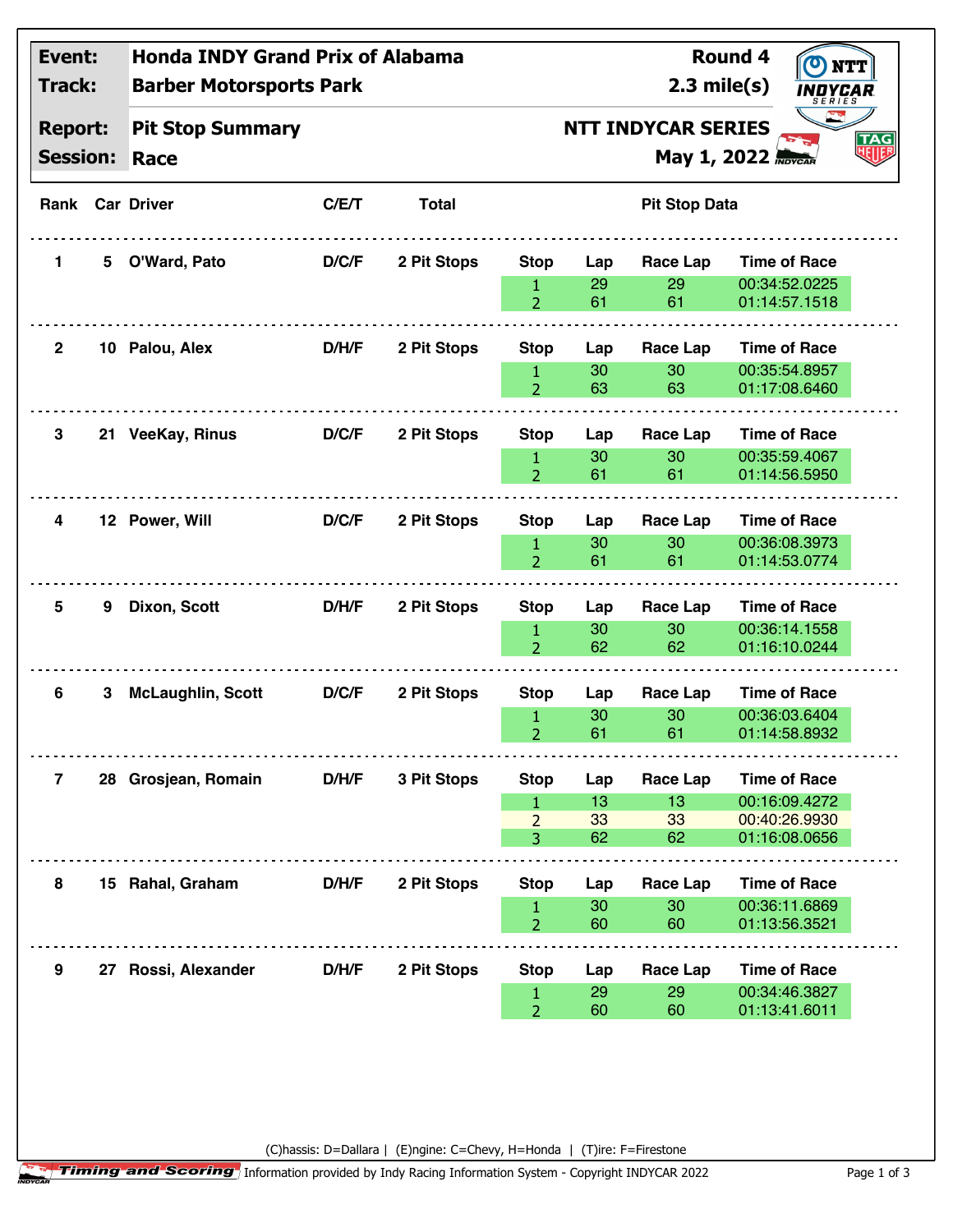| Event:<br><b>Track:</b><br><b>Report:</b><br><b>Session:</b> |   | <b>Honda INDY Grand Prix of Alabama</b><br><b>Barber Motorsports Park</b> |       |              |                                                                            |                 | $2.3$ mile(s)        | <b>Round 4</b> | INDYCAR<br>SERIES              |  |
|--------------------------------------------------------------|---|---------------------------------------------------------------------------|-------|--------------|----------------------------------------------------------------------------|-----------------|----------------------|----------------|--------------------------------|--|
|                                                              |   | <b>Pit Stop Summary</b><br>Race                                           |       |              | <b>NTT INDYCAR SERIES</b><br><b>TAG</b><br>如既<br><b>May 1, 2022 Maycar</b> |                 |                      |                |                                |  |
|                                                              |   | <b>Rank Car Driver</b>                                                    | C/E/T | <b>Total</b> |                                                                            |                 | <b>Pit Stop Data</b> |                |                                |  |
| 10                                                           |   | 26 Herta, Colton                                                          | D/H/F | 3 Pit Stops  | <b>Stop</b>                                                                | Lap             | Race Lap             |                | <b>Time of Race</b>            |  |
|                                                              |   |                                                                           |       |              | $\mathbf{1}$                                                               | 12              | 12                   |                | 00:15:03.1312                  |  |
|                                                              |   |                                                                           |       |              | $\overline{2}$                                                             | 33              | 33                   |                | 00:40:24.7974                  |  |
|                                                              |   |                                                                           |       |              | 3.                                                                         | 62              | 62                   |                | 01:16:04.3396                  |  |
| 11                                                           |   | 60 Pagenaud, Simon                                                        | D/H/F | 2 Pit Stops  | <b>Stop</b>                                                                | Lap             | Race Lap             |                | <b>Time of Race</b>            |  |
|                                                              |   |                                                                           |       |              | 1                                                                          | 29              | 29                   |                | 00:35:16.0567                  |  |
|                                                              |   |                                                                           |       |              | $\overline{2}$                                                             | 60              | 60                   |                | 01:13:57.7573                  |  |
| 12                                                           | 8 | <b>Ericsson, Marcus</b>                                                   | D/H/F | 3 Pit Stops  | <b>Stop</b>                                                                | Lap             | <b>Race Lap</b>      |                | <b>Time of Race</b>            |  |
|                                                              |   |                                                                           |       |              | 1.                                                                         | 10 <sup>°</sup> | 10                   |                | 00:12:54.7601                  |  |
|                                                              |   |                                                                           |       |              | $\overline{2}$                                                             | 33              | 33                   |                | 00:40:41.7374                  |  |
|                                                              |   |                                                                           |       |              | 3                                                                          | 64              | 64                   |                | 01:18:43.2452                  |  |
| 13                                                           |   | 51 Sato, Takuma                                                           | D/H/F | 2 Pit Stops  | <b>Stop</b>                                                                | Lap             | Race Lap             |                | <b>Time of Race</b>            |  |
|                                                              |   |                                                                           |       |              | $\mathbf{1}$                                                               | 29              | 29                   |                | 00:35:05.7103                  |  |
|                                                              |   |                                                                           |       |              | $\overline{2}$                                                             | 61              | 61                   |                | 01:15:16.6587                  |  |
| 14                                                           | 2 | Newgarden, Josef                                                          | D/C/F | 3 Pit Stops  | <b>Stop</b>                                                                | Lap             | <b>Race Lap</b>      |                | <b>Time of Race</b>            |  |
|                                                              |   |                                                                           |       |              | $\mathbf{1}$                                                               | 11              | 11                   |                | 00:13:53.0730                  |  |
|                                                              |   |                                                                           |       |              | $\overline{2}$                                                             | 33              | 33                   |                | 00:40:24.3510                  |  |
|                                                              |   |                                                                           |       |              | 3                                                                          | 62              | 62                   |                | 01:16:14.2497                  |  |
| 15                                                           |   | 30 Lundgaard, Christian                                                   | D/H/F | 2 Pit Stops  | <b>Stop</b>                                                                | Lap             | <b>Race Lap</b>      |                | <b>Time of Race</b>            |  |
|                                                              |   | (R)                                                                       |       |              | 1                                                                          | 29              | 29                   |                | 00:35:06.6248                  |  |
|                                                              |   |                                                                           |       |              | $\overline{2}$                                                             | 60              | 60                   |                | 01:14:08.6698                  |  |
| 16                                                           | 7 | <b>Rosenqvist, Felix</b>                                                  | D/C/F | 2 Pit Stops  | <b>Stop</b>                                                                | Lap             | <b>Race Lap</b>      |                | <b>Time of Race</b>            |  |
|                                                              |   |                                                                           |       |              |                                                                            | 28              | 28                   |                | 00:33:37.8305                  |  |
|                                                              |   |                                                                           |       |              | 1<br>$\overline{2}$                                                        | 60              | 60                   |                | 01:13:55.4353                  |  |
|                                                              |   |                                                                           |       |              |                                                                            |                 |                      |                |                                |  |
| 17                                                           |   | 29 DeFrancesco, Devlin (R) D/H/F                                          |       | 2 Pit Stops  | <b>Stop</b>                                                                | Lap             | Race Lap             |                | <b>Time of Race</b>            |  |
|                                                              |   |                                                                           |       |              | $\mathbf{1}$<br>$\overline{2}$                                             | 28<br>60        | 28<br>60             |                | 00:33:56.6369<br>01:14:11.9907 |  |
|                                                              |   |                                                                           |       |              |                                                                            |                 |                      |                |                                |  |
| 18                                                           |   | 45 Harvey, Jack                                                           | D/H/F | 3 Pit Stops  | <b>Stop</b>                                                                | Lap             | Race Lap             |                | <b>Time of Race</b>            |  |
|                                                              |   |                                                                           |       |              | 1                                                                          | 11              | 11                   |                | 00:14:05.1352                  |  |
|                                                              |   |                                                                           |       |              | $\overline{2}$                                                             | 33              | 33                   |                | 00:40:40.4699                  |  |
|                                                              |   |                                                                           |       |              | 3                                                                          | 60              | 60                   |                | 01:14:13.4437                  |  |

(C)hassis: D=Dallara | (E)ngine: C=Chevy, H=Honda | (T)ire: F=Firestone